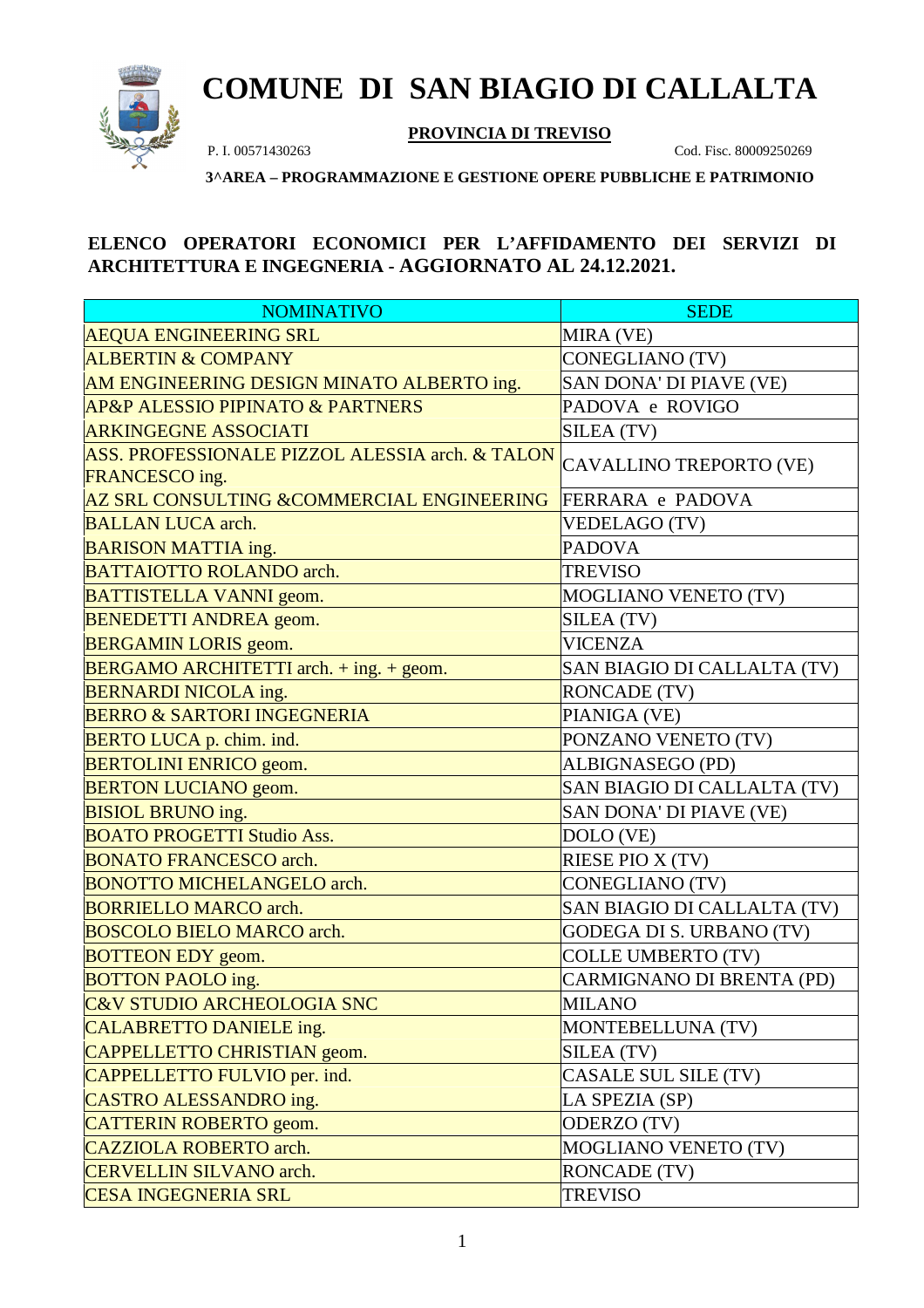| <b>CHECCHIN PAOLO arch.</b>                                    | MOGLIANO VENETO (TV)        |
|----------------------------------------------------------------|-----------------------------|
| <b>CICOGNA SERGIO ing.</b>                                     | <b>MUSILE DI PIAVE (VE)</b> |
| <b>CINGANO VITTORIO ing.</b>                                   | <b>VICENZA</b>              |
| <b>CIOTOLI MAURO arch.</b>                                     | <b>FROSINONE (FR)</b>       |
| <b>COMASTRI CLAUDIO ing.</b>                                   | SASSO MARCONI (BO)          |
| <b>COMIN DAVIDE</b> ing.                                       | LORIA (TV)                  |
| CONSYLIO SRL UNIPERSONALE Società di Ingegneria                | <b>PADOVA</b>               |
| <b>CRESTANI ITALO geom.</b>                                    | CONCO (VI)                  |
| <b>CUDIA CESARE</b> ing. junior                                | S. VITO AL TAGLIAMENTO (PN) |
| <b>CUGINI CAMILLO arch.</b>                                    | CREMA (CR)                  |
| <b>CURCIO CONCETTO geom.</b>                                   | <b>FLORIDIA (SR)</b>        |
| <b>CURTOLO DANIELE geom.</b>                                   | <b>BREDA DI PIAVE (TV)</b>  |
| D'AGOSTINI SANDRO ing.                                         | <b>FELTRE (BL)</b>          |
| DAL BELLO ENRICO per. ind.                                     | <b>ALTIVOLE (TV)</b>        |
| DAL BIANCO ANDREA per. agr.                                    | CITTADELLA (PD)             |
| DAL MORO GIANNI ing.                                           | <b>TREVISO</b>              |
| DALL'ANTONIA FRANCO arch.                                      | <b>CONEGLIANO (TV)</b>      |
| DDL Studio Tecnico Associato arch.+ing.+geom.                  | <b>MONASTIER (TV)</b>       |
| DE ANGELI FRANCO Ing. SRL                                      | <b>TREVISO</b>              |
| DE GOTZEN ANDREA ing.                                          | CONCORDIA SAGGITARIA (VE)   |
| DE LORENZI PAOLO arch.                                         | VAJONT (PN)                 |
| DE LUCA ALBERTO per. ind.                                      | VITTORIO VENETO (TV)        |
| DE MARCO INGEGNERIA ing. DE MARCO GIUSEPPE                     | <b>VALDOBBIADENE (TV)</b>   |
| DE NARDI MARCO ing.                                            | <b>TREVISO</b>              |
| DEL PUP GIANNI ing.                                            | <b>PADOVA</b>               |
| DELTA RHO STUDIO ASSOCIATO De Zan Enzo e Ruzzene SAN FIOR (TV) |                             |
| Francesca geom. + arch.                                        |                             |
| DEMOGO STUDIO DI ARCHITETTURA associato                        | <b>TREVISO</b>              |
| DI MAIO LUIGI ing.                                             | <b>ISERNIA</b>              |
| DI PIETRO PIETRO ing.                                          | MOSCUFO (PE)                |
| DIMENSIONE PROGETTO SNC ing. + arch.                           | <b>TREVISO</b>              |
| <b>DINAMICA SRL Società di Ingegneria</b>                      | <b>MESSINA</b>              |
| <b>DONDI PINTON ANDREA arch.</b>                               | <b>PADOVA</b>               |
| <b>D:RH ARCHITETTI ASSOCIATI</b>                               | MESTRE (VE)                 |
| DURANTE MARCO ing.                                             | PONZANO VENETO (TV)         |
| <b>ECOMETRICS SRL</b>                                          | <b>BRESCIA</b>              |
| ELETTROSTUDIO PROGETTAZIONE ELETTRICHE                         | <b>CORNUDA (TV)</b>         |
| <b>ESSE.I.A. INGEGNERIA</b>                                    | <b>PADOVA</b>               |
| <b>FABRIS DIEGO ing.</b>                                       | <b>VILLORBA (TV)</b>        |
| FAGGIAN MARCO ing.                                             | <b>VENEZIA</b>              |
| FAGOTTO NICOLA ing.                                            | <b>TREVISO</b>              |
| <b>FATTIBENE LUCIANA arch.</b>                                 | <b>BOVINO</b> (FG)          |
| <b>FAVARO MATTEO arch.</b>                                     | SCORZE' (VE)                |
| FAVERO MIRCO per. ind.                                         | TREVIGNANO (TV)             |
| <b>FELTRIN LUCA arch.</b>                                      | TREVIGNANO (TV)             |
| FELTRIN TIZIANO ing.                                           | CORDIGNANO (TV)             |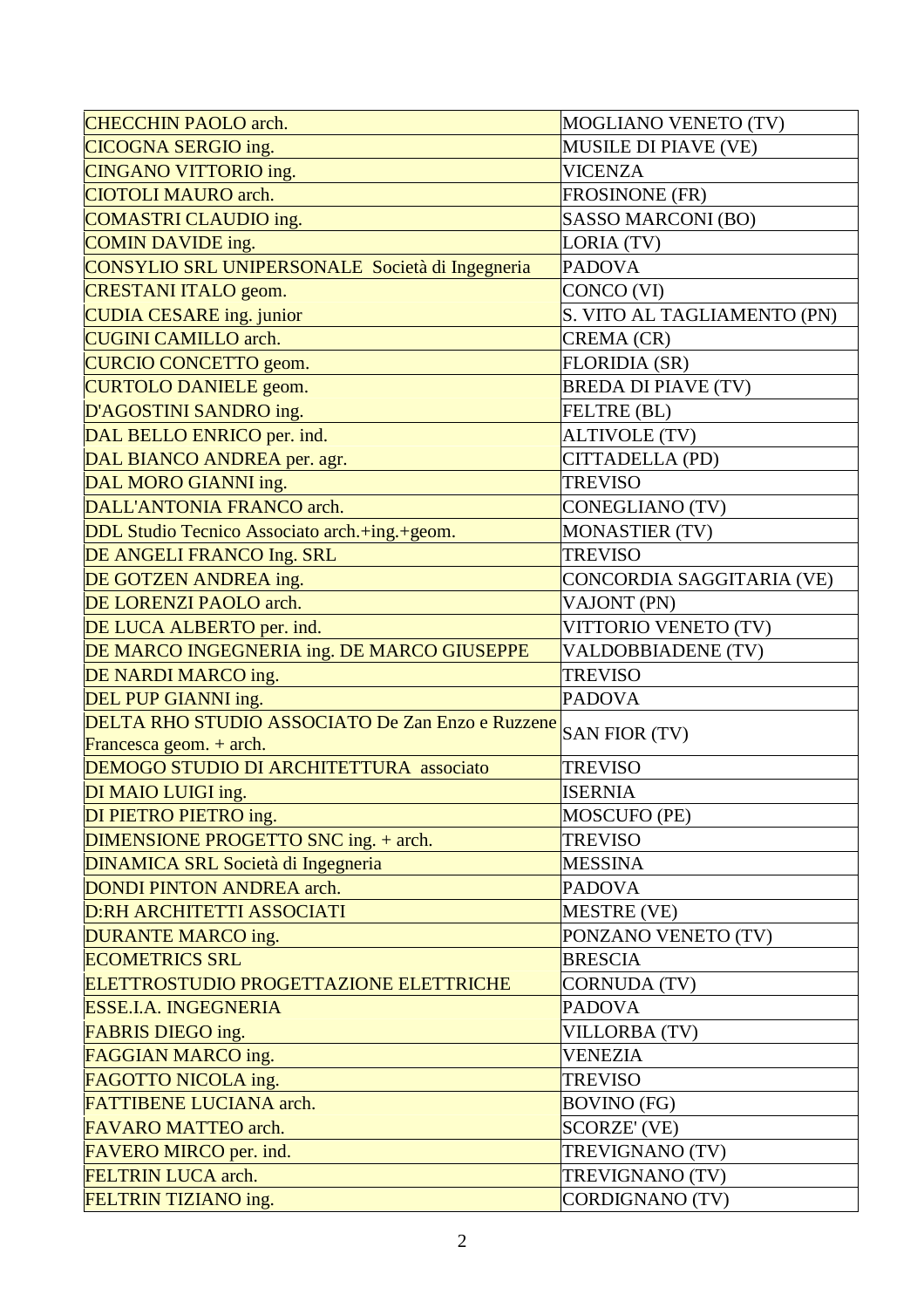| FORLIN LUIGI agron. forest.                                           | SAN BIAGIO DI CALLALTA (TV) |
|-----------------------------------------------------------------------|-----------------------------|
| GONZATO DAVIDE ing.                                                   | <b>VICENZA</b>              |
| <b>GOTTARDI LUCA per. ind.</b>                                        | <b>MALNATE (VA)</b>         |
| <b>GREEN DEV</b> arch.                                                | <b>VICENZA</b>              |
| GTE SOC. COOP.                                                        | <b>ROVIGO</b>               |
|                                                                       | TRIESTE e SANTO STEFANO DI  |
| <b>IGS SRL</b> geol.                                                  | <b>CADORE</b> (BL)          |
| <b>IMPRENDO SRL</b>                                                   | <b>VICENZA</b>              |
| <b>INARTECH SRL</b>                                                   | SAN DONA' DI PIAVE (VE)     |
| <b>INGARCOOP</b> soc. coop. arch. ed ing.                             | <b>UDINE</b>                |
| <b>IOPPOLO ENRICO arch.</b>                                           | <b>VICENZA</b>              |
| <b>IS DUE - INGEGNERIA SERVIZI</b>                                    | <b>MODENA</b>               |
| L&S ENGINEERING SRL SOCIETA' DI INGEGNERIA                            | SEREN DEL GRAPPA (BL)       |
| LAMERCORIO Società di ingegneria                                      | OLGIATE COMASCO SAN         |
|                                                                       | FERMO DELLA BATTAGLIA (CO)  |
| LAMONATO ENZO geom.                                                   | <b>TREVISO</b>              |
| LANDO ALESSANDRO ing.                                                 | CHIOGGIA (VE)               |
| LEANDRO ASSOCIATI ARCHITETTURA E INGEGNERIA VENEZIA                   |                             |
| <b>LONGHETTO PIERPAOLO arch.</b>                                      | MOTTA DI LIVENZA (TV)       |
| <b>LORENZON MARCO arch.</b>                                           | <b>TREVISO</b>              |
| M3S - COLOMBARA Ing. collabora con TRENTINO<br><b>SICUREZZA</b>       | PIANORO (BO) e ROMA         |
| <b>MACULAN SIMONE agron.</b>                                          | <b>RONCADE (TV)</b>         |
| <b>MAMA - STUDIO ASSOCIATO DI ARCHITETTURA E</b><br><b>INGEGNERIA</b> | <b>TREVISO</b>              |
| <b>MANTOAN ADRIANO ing.</b>                                           | PIANIGA (VE)                |
| <b>MARCON MARCO geom.</b>                                             | MARENO DI PIAVE(TV)         |
| MARCONI ROBERTO Ing. presso TEAM PROJECTSRL                           | TREVIOLO (BG)               |
| <b>MARINI DARIA</b> arch.                                             | VITTORIO VENETO (TV)        |
| MASCOLO SEBASTIANO ing.                                               | <b>MESTRINO (PD)</b>        |
| <b>MASETTO DINO agronom.</b>                                          | <b>TREVISO</b>              |
| MASTELLA CRISTIANO geolog.                                            | PESCANTINA (VR)             |
|                                                                       | POVEGLIANO (TV) e           |
| MATTIAZZO MASSIMILIANO ing.                                           | VILLORBA(TV)                |
| MATTIUZZO MAELA ing.                                                  | SAN DONA' DI PIAVE (VE)     |
| MENEGHETTI CARLO per. ind.                                            | <b>MOGLIANO VENETO (TV)</b> |
| <b>MINATI PAOLA arch.</b>                                             | <b>TREVISO</b>              |
| <b>MIOTELLO MICHELE arch.</b>                                         | CERVARESE S. CROCE (PD)     |
| <b>MONTIN MANUEL geom.</b>                                            | SANTA MARIA DI SALA (VE)    |
| MORELLATO MAURO per. ind.                                             | TREVIGNANO (TV)             |
| MORO AUGUSTO ing.                                                     | ODERZO (TV)                 |
| MURACHELLI ADRIANO ing.                                               | ODERZO (TV)                 |
| NADALON SIMONE per. ind.                                              | CEGGIA (VE)                 |
| <b>NAPPI LUCIO</b> arch.                                              | <b>NOLA</b> (NA)            |
| NEW PROJECT SRL per. ind.                                             | MARTELLAGO (VE)             |
| NORDIO GIULIO ing.                                                    | MARTELLAGO (VE)             |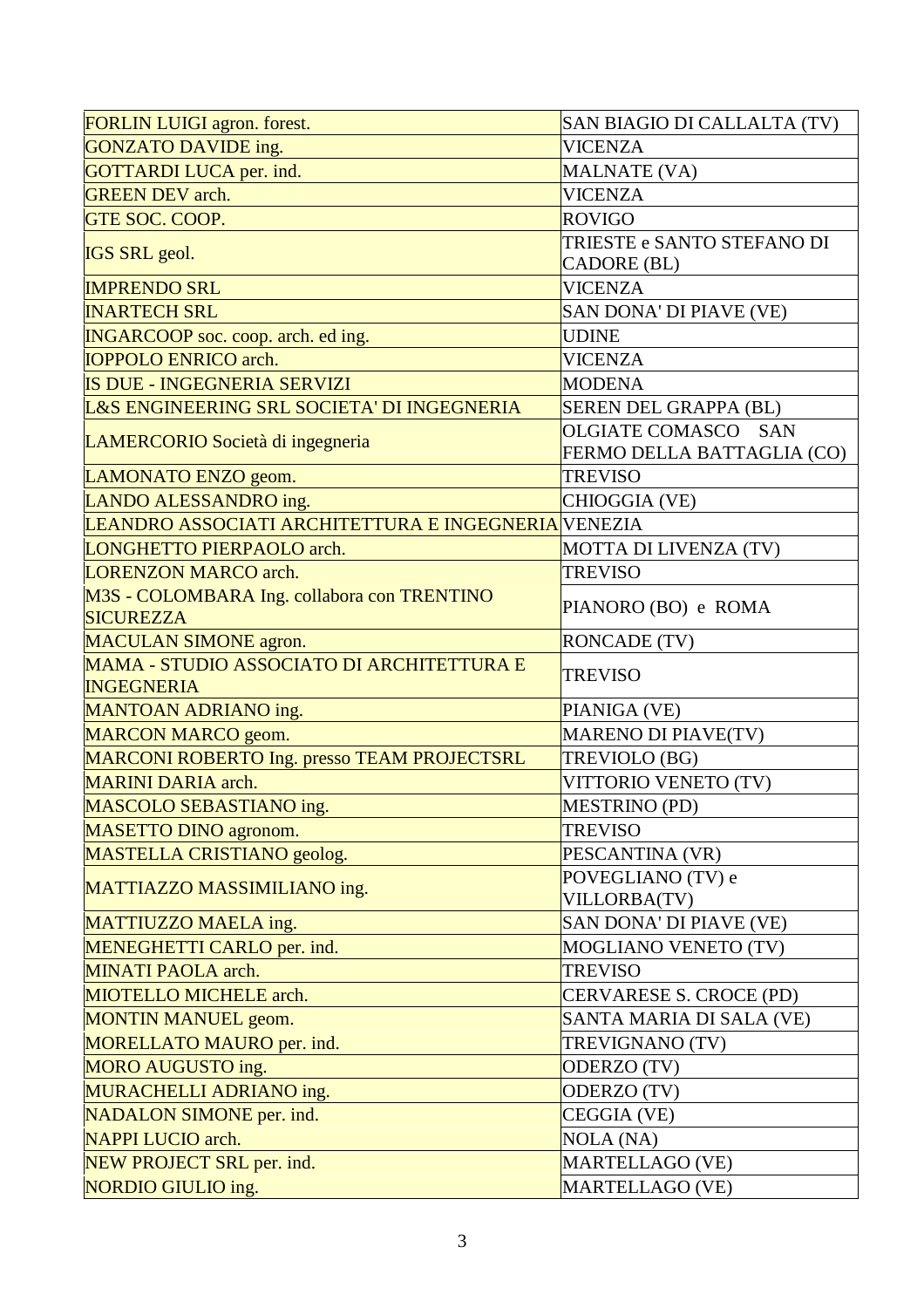| OESSE DI P.I OMARSCANTAMBURLO per. ind.             | SAN GIORGIO IN BOSCO (PD)   |
|-----------------------------------------------------|-----------------------------|
| OMNIA PROGETTI STUDIO ASSOCIATO ing. + geom.        | PIAZZOLA SUL BRENTA (PD)    |
| PAGANI CESA NICOLA ing.                             | <b>TREVISO</b>              |
| PAOLETTI FABIO ing.                                 | FICAROLO (RO)               |
| PARO NICO ing.                                      | <b>RONCADE (TV)</b>         |
| PASCOLI INGEGNERIA ED ARCHITETTURA SRL              | <b>TREVISO</b>              |
| PASSARINI MARIO ing.                                | <b>BASSANO</b> (VI)         |
| PERISSINOTTO LEANDRO per. ind.                      | SAN DONA' DI PIAVE (VE)     |
| PERLINI MAURIZIO geom.                              | MASERADA SUL PIAVE (TV)     |
| PIAZZON MAURO ing.                                  | <b>CAVARZERE (VE)</b>       |
| PIETROBON GIANNI arch.                              | CASTELFRANCO VENETO (TV)    |
| PIGNATELLI TIZIANA ing.                             | <b>FONTANELICE (BO)</b>     |
| PILLON ANDREA ing.                                  | <b>TREVISO</b>              |
| PIOVESAN DIEGO ing.                                 | <b>ISTRANA (TV)</b>         |
| <b>POLONI MIRIAM arch.</b>                          | CASIER (TV)                 |
| POSENATO NICOLA arch.                               | MONTECCHIO MAGGIORE (VI)    |
| <b>QUINCI DAMIANO ing.</b>                          | <b>VIBO VALENTIA</b>        |
| <b>QUIRINO ESTER arch.</b>                          | PROCIDA (NA)                |
| RAVAGNAN GIANNI dott. pianificatore junior          | MARGHERA (VE)               |
| <b>REFFO MARCO ing.</b>                             | <b>MONSELICE (PD)</b>       |
| REISARCHITETTURA studio associato arch.             | MONTEBELLUNA (TV)           |
| RORATO GIANFRANCO per.ind.                          | SAN DONA' DI PIAVE (VE)     |
| <b>RUGGIERO RICCARDO arch.</b>                      | <b>ABANO TERME (PD)</b>     |
| RUGGIERO ANTONIO ing.                               | MUGNANO DI NAPOLI (NA)      |
| <b>SACCON MICHELE arch.</b>                         | <b>CONEGLIANO (TV)</b>      |
| SALTARIN FRANCESCA ing.                             | <b>PADOVA</b>               |
| <b>SCARSO MICHELE ing.</b>                          | <b>VICENZA</b>              |
| <b>SECCAFIEN MARIO ing.</b>                         | CAPPELLA MAGGIORE (TV)      |
| <b>SEINGIM GLOBAL SERVICE SRL ENGINEERING &amp;</b> |                             |
| <b>MENAGEMENT</b>                                   | CEGGIA (VE)                 |
| <b>SILVESTRIN ANGELO arch.</b>                      | CONEGLIANO (TV)             |
| <b>SIMMOS SRL PIANI &amp; PROGETTI</b>              | <b>VENEZIA MESTRE</b>       |
| <b>SINPRO AMBIENTE</b>                              | VIGONOVO (VE)               |
| <b>SMEDILE PATRIZIA ing.</b>                        | <b>PADOVA</b>               |
| <b>SPERTI GUIDO</b> arch.                           | <b>LECCE</b>                |
| STACCHIOTTI MICHELE ing.                            | <b>JESI</b> (AN)            |
| STUDIO AGRIPLAN geom.                               | <b>PADOVA</b>               |
| <b>STUDIO ASSOCIATO SCOMPARIN</b>                   | PREGANZIOL (TV)             |
| <b>STUDIO BRADASCHIA SRL arch.</b>                  | <b>TRIESTE</b>              |
| STUDIO CAVAGGIONI S.C.A.R.L.                        | <b>SAN BONIFACIO (VR)</b>   |
| STUDIO DI PIANIFICAZIONE TERRITORIALE               | MOGLIANO VENETO (TV) e      |
| URBANISTICA E AMBIENTE .FURLANETTO CAZZOLA          | <b>VILLORBA (TV)</b>        |
| arch.                                               |                             |
| $STUDIO$ GIUSTO arch. $+$ ing.                      | <b>ZENSON DI PIAVE (TV)</b> |
| STUDIO GUZZO geom.                                  | <b>QUARTO D'ALTINO (VE)</b> |
| STUDIO HYDRA SRL Società di Ingegneria              | ASSAGO (MI)                 |